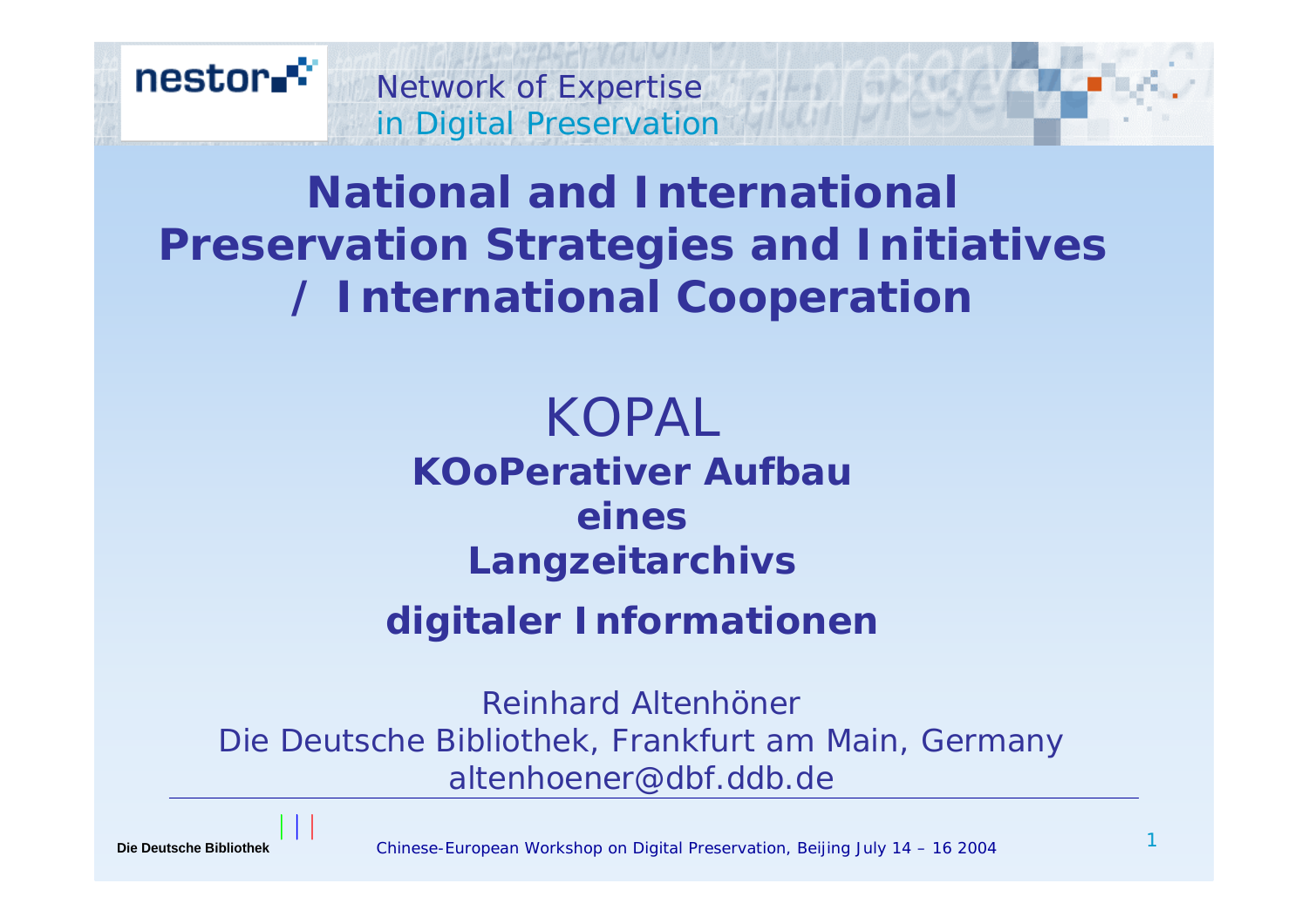#### nestor.<sup>\*\*</sup> Network of Expertise<br>in Digital Preservation Network of Expertise

# The DIAS-solution for the KB

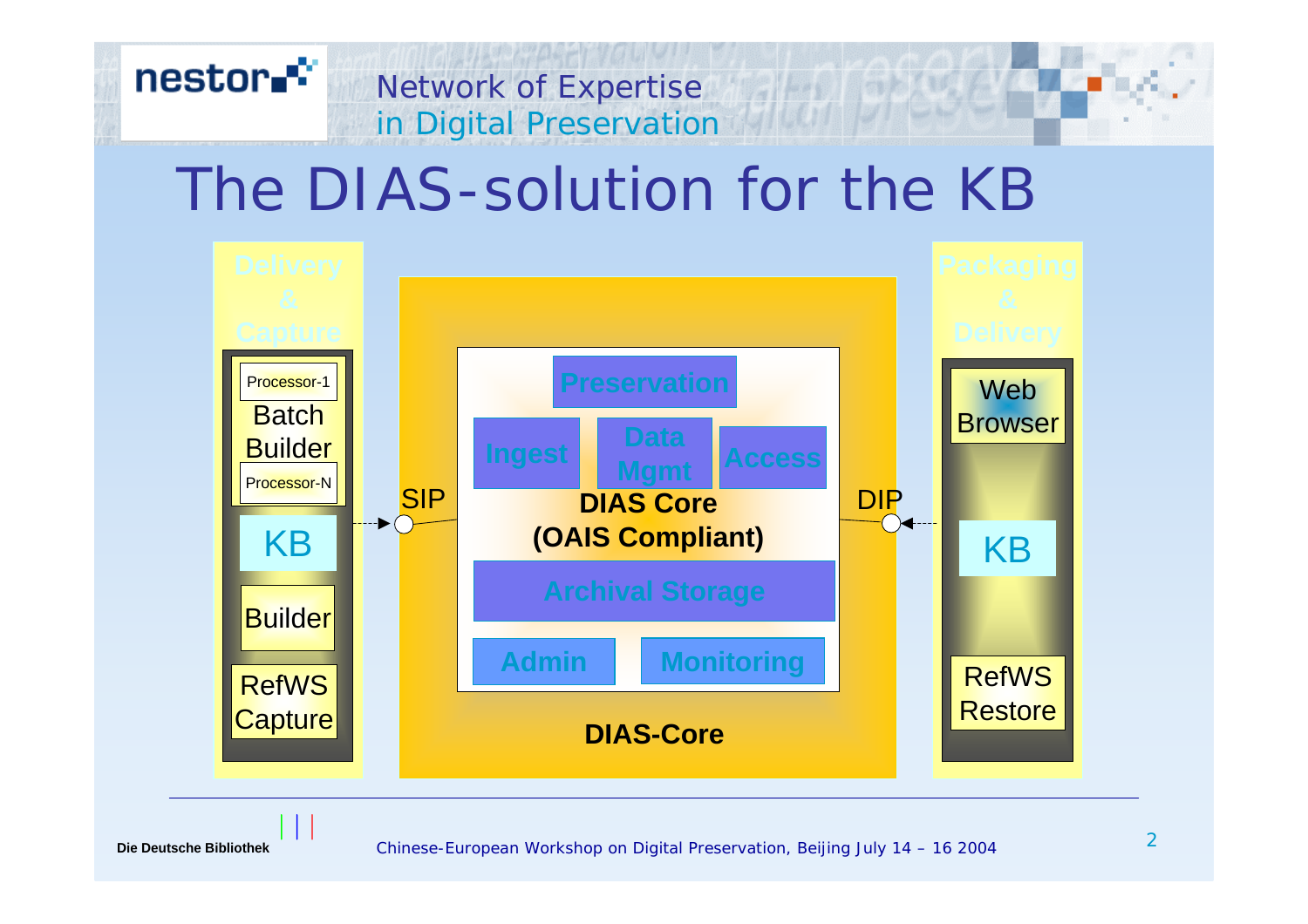#### nestor.<sup>\*\*</sup> Network of Expertise in Digital Preservation

# Objectives of KOPAL

- 1. Evaluate the DIAS-Software of IBM (OAIS-compliant system for the Koninklijke Bibliotheek, The Hague)
- 2. Separate DIAS-Core from surrounding software tools
- 3. Develop new features: remote access, capacity to handle independent clients, enhanced SIP-Format (technical Metadata!)
- 4. Develop and implement tools for dedicated classes of digital objects
- 5. Create procedures for mass treatment
- 6. Implement preservation planning
- 7. Development of Access-tools
- 8. Workflow-Integration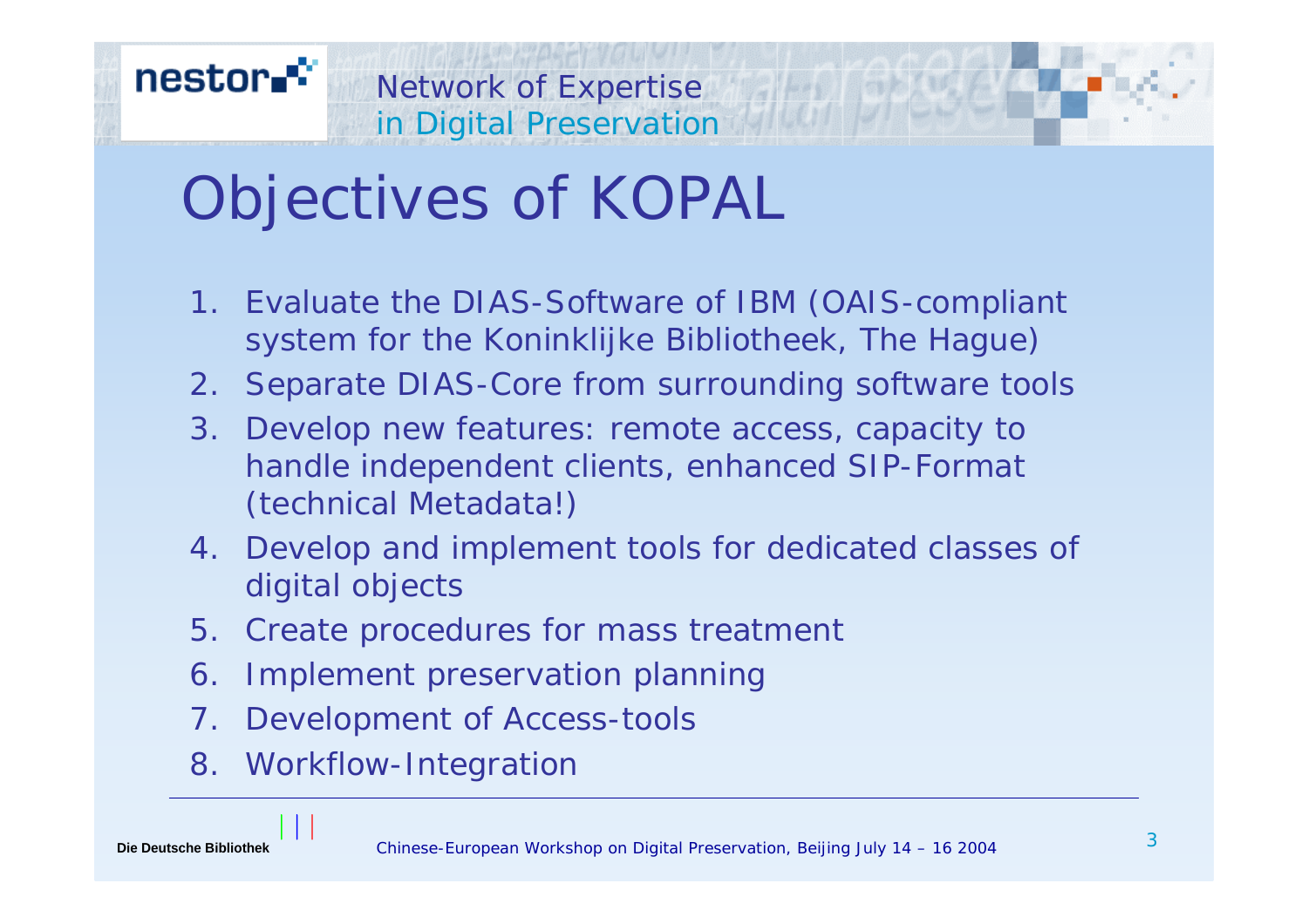### nestor.<sup>\*\*</sup>

#### Network of Expertise in Digital Preservation

# Partners

- **Leader** 
	- Die Deutsche Bibliothek
- **Partners** 
	- Staats- und Universitätsbibliothek Göttingen
	- Gesellschaft für wissenschaftlicheDatenverarbeitung Göttingen gGmbH
	- **IBM Deutschland GmbH**
- **User group: Koninklijke Bibliotheek, The Hague**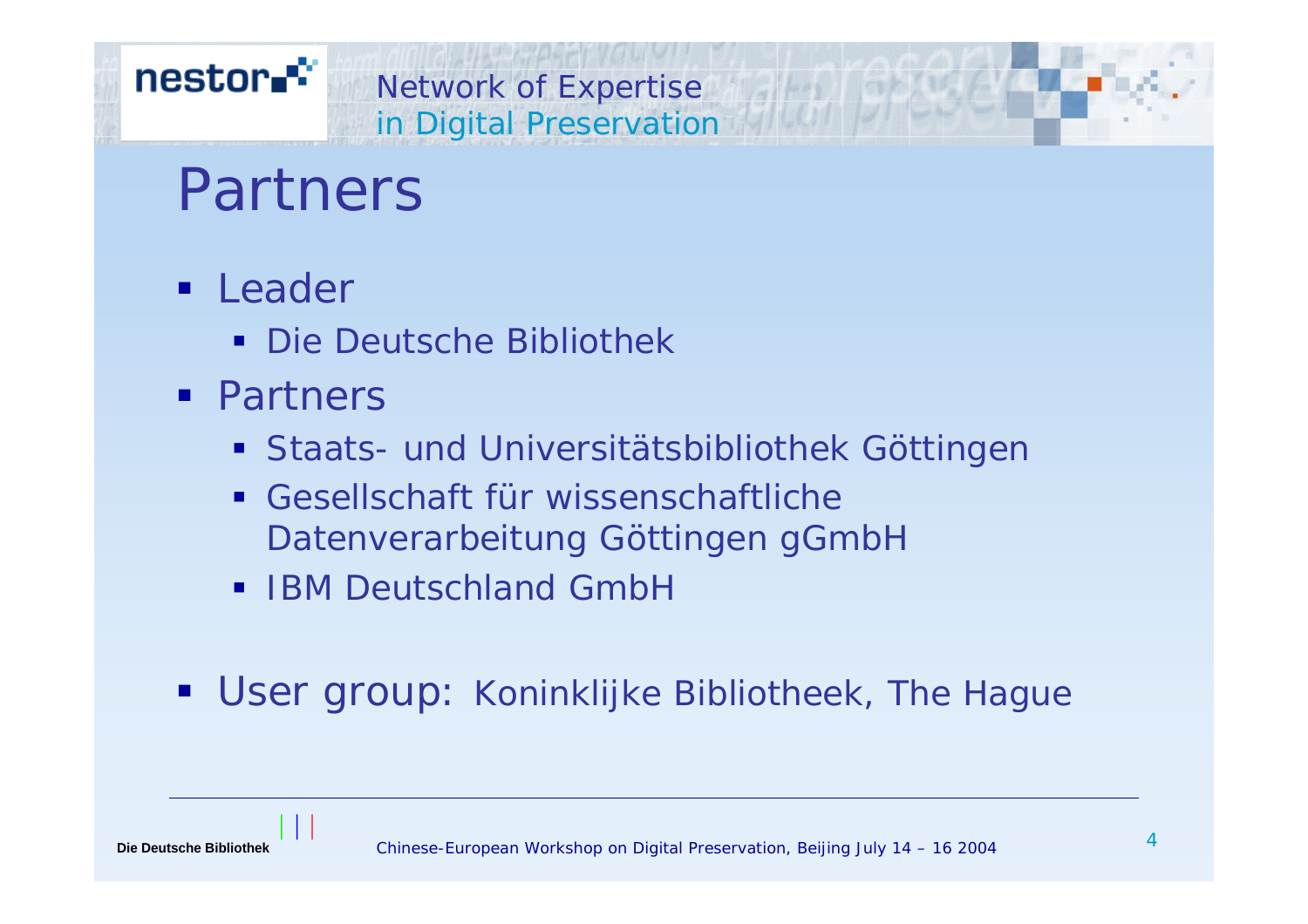### nestor."

#### Network of Expertise in Digital Preservation

# Technology

- $\blacksquare$ Standard Software
- п Fixed range of formats
- $\blacksquare$  Standards however: XML, METS (LMER), MAB, PDF, TEX, TIFF
- $\blacksquare$ Automation of the ingest process as much as possible

## Background

- L. Legal deposit in Germany (coming), national and regional
- $\blacksquare$  Shared responsibility of the institutions for cultural heritage
- $\blacksquare$ The mass of existing objects
- $\blacksquare$  Usage depends of course on the copyright, in principal the world, especially science and research